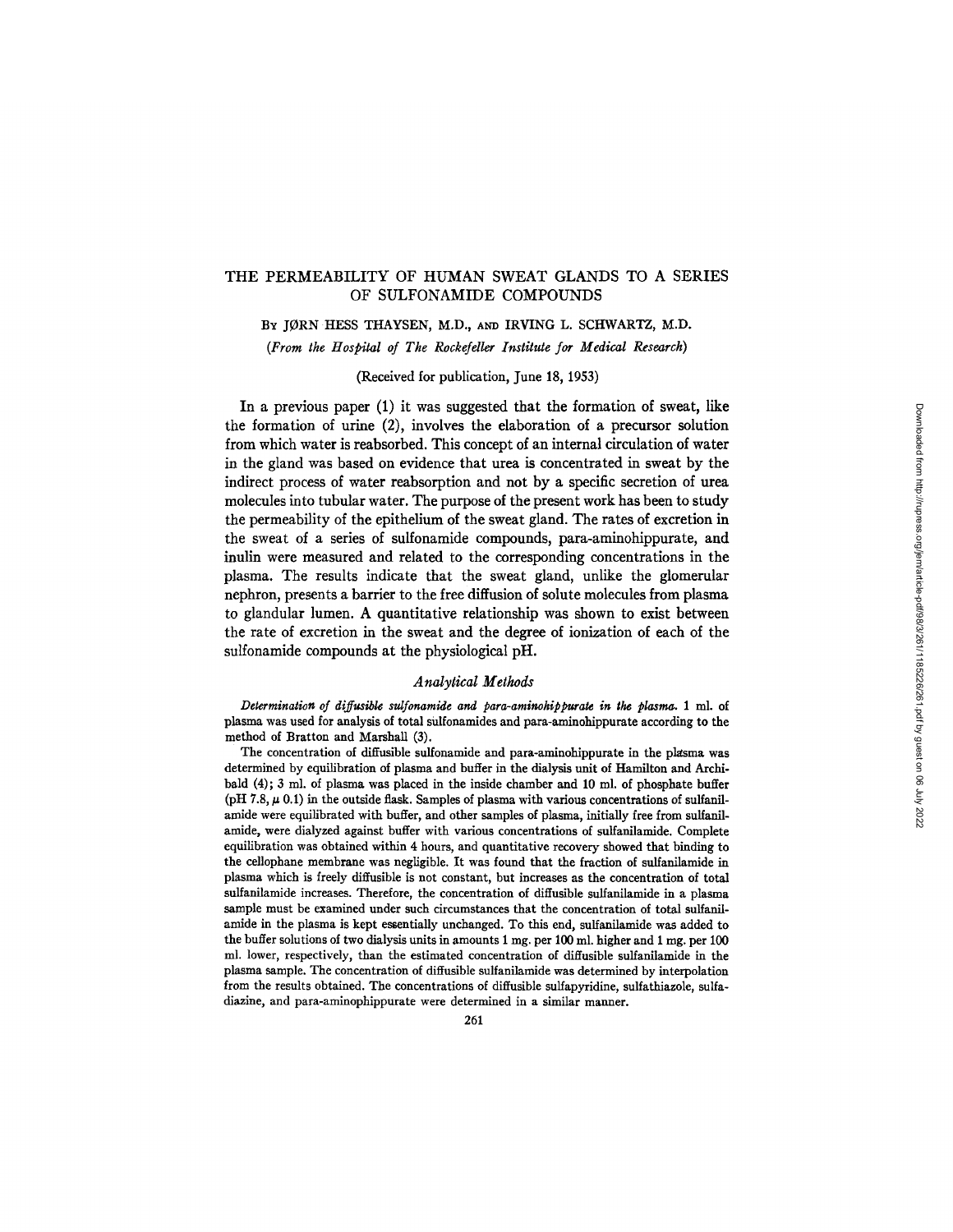*Determination of diffusible sulfonamides and para-aminohippuric acid in sweat.--3* to 5 ml. of 3.5 per cent fresh trichloracetic acid was added to the weighing bottles containing the filter paper discs on which the sweat had been absorbed. The bottles were shaken gently for 2 hours. The samples were filtered and 1 ml. of the filtrate was used for analysis by the method of Bratton and Marshall (3). With this procedure no sulfonamide blank was found in any sweat sample.

The degree of binding in the sweat of the various sulfonamides and of para-aminohippurate was tested. The compounds were added in known amounts to large samples of sweat obtained from the forearms in a hot room. Dialysis was carried out according to the procedure described for the plasma samples. It was found that sulfonamides and para-aminohippuric acid in sweat were all diffusible.

The precision of the determinations was estimated in a recovery experiment. A solution containing 10 mg. of sulfanilamide per 100 ml. was added to filter paper discs in 15 weighing bottles. In groups of three the discs received approximately 20, 15, 10, 5, and 2.5  $\mu$ g. of sulfanilamide. The concentration of sulfanilamide in each bottle was estimated by weight increment of the disc, extraction and analysis--just as in a measurement of sweat. The coefficient of variation was 4 per cent.

*Determination of urea in sweat and in plasma* was carried out by a micromodification (1) of Archibald's colorimetric method (5).

*Determination of inulin in sweat and plasma* was carried out by Harrison's modification (6) of the method of Alving, Rubin, and Miller (7).

### *Experimental Procedure*

Five adult males served as subjects for the tests, which were conducted during the autumn and winter months.

One of the subjects was normal and four had benign essential hypertension, uncomplicated by cardiac or renal failure.  $1\frac{1}{2}$  to 2 hours before a test the subject was given 250 ml. of water (or fruit juice) and tablets of sulfonamide in sufficient quantity to bring the plasma concentration to the desired level, which was reached  $1\frac{1}{2}$  to 3 hours later. The subject remained at rest in bed, room temperature 20-24°C, until the experiment was completed. Following the initial water intake no fluids were permitted until after the test, when ample water was given to enhance the excretion of the drug.

Sweating was stimulated by intradermal injection of 2 mg. beta-methylacetylcholinehydrochloride ("mecholyl") in 0.5 ml. of isotonic saline in the center of each site of collection. Sweat was collected from the ventral surfaces of both forearms, three sweat collection chambers (1) being glued to the skin of each forearm. Thirty sweat samples (5 consecutive periods of 20 minutes duration at each of the 6 sites) were obtained in each test, with samples of venous blood drawn at the beginning, at the middle, and at the end. The average concentration of diffusible sulfonamide in the three plasma samples was assumed to be equal to the average sulfonamide level in the extracellular fluid during the test and was used for the calculations in the analysis of the findings.

The excretions in sweat of inulin and para-aminohippurate were studied in individual experiments during which the concentration in plasma was established by a priming dose of the test substance and sustained by a constant intravenous infusion. Collections of sweat were made from individual skin sites following stimulation with mecholyl as described above. In the experiment with inulin an additional 50 cc. of sweat was obtained from the forearm and back of a subject freely sweating in a hot room; the large amount allowed the use of a sensitive method  $(6)$  which would detect inulin in the sweat at a concentration as low as  $0.1$  mg. per 100 cc.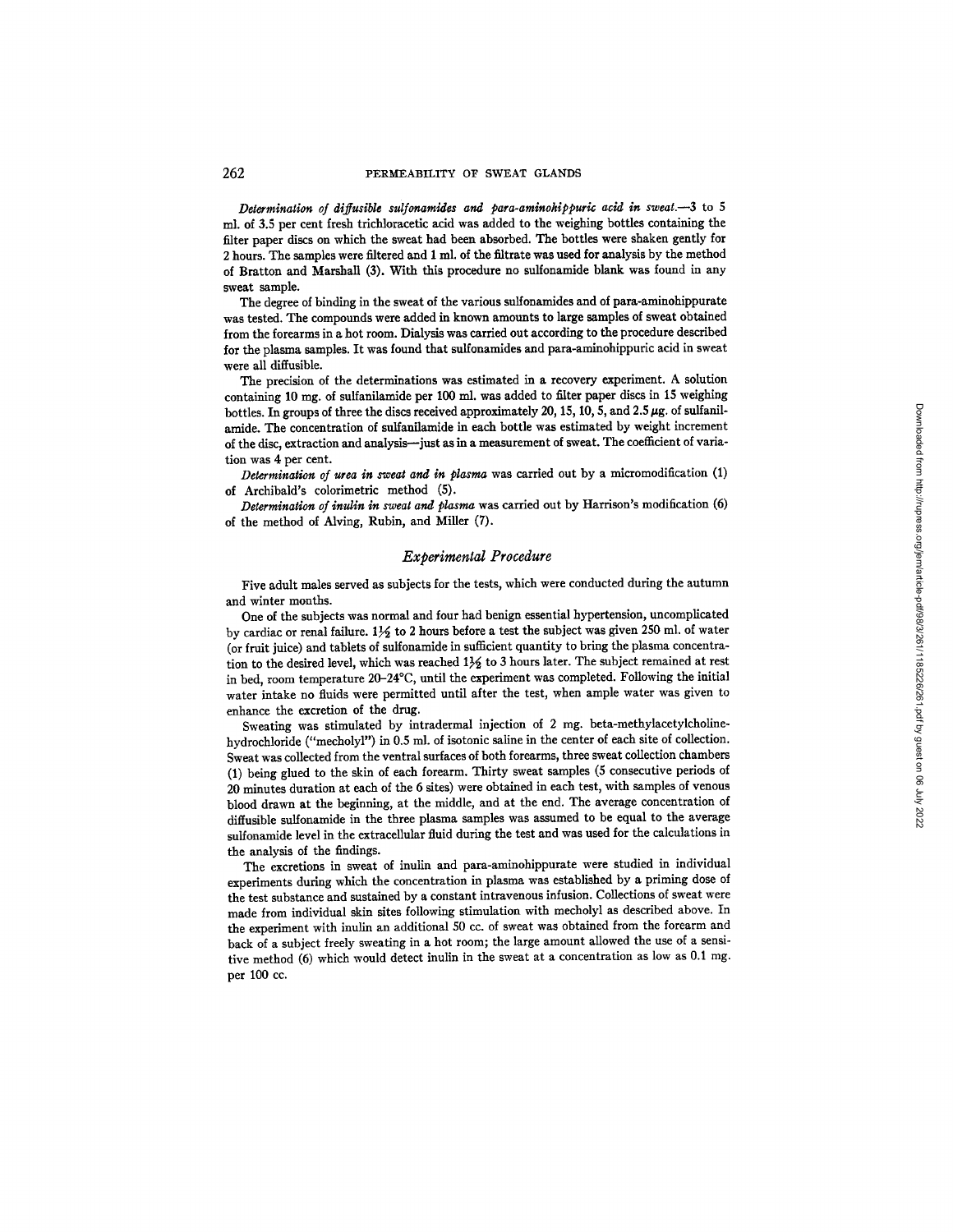#### RESULTS

*Excretion of sulfanilamide*. In five experiments the concentration of sulfanilamide in the sweat was determined at various rates of sweating and at various concentrations of sulfanilamide in the plasma. In all 150 sweat samples were obtained from 4 subjects, with rates of sweating ranging from 0.15 to 2.73  $mg/(cm<sup>2</sup>)$  minutes and concentrations of diffusible sulfanilamide in the plasma ranging from  $1.39$  to  $7.58$  mg, per  $100$  ml.

The concentration of sulfanilamide in the sweat, *S,* was directly proportional to the concentration of freely diffusible sulfanilamide in the plasma, P, over a



FIG. 1. Relation between the concentration of diffusible sulfanilamide in sweat and plasma. The points represent average values of thirty analyses, the vertical lines the corresponding standard deviations.

5-fold range of variation in  $P$  (Fig. 1). The ratio of the concentration of sulfanilamide in the sweat to the concentration of diffusible sulfanilamide in the plasma, *S/P,* was independent of an 18-fold variation in the rate of sweat production (Fig. 3) and independent of a 70-fold variation in the amount of sulfanilamide molecules transported (Fig. 2). The mean ratio of  $S$  to  $P$  from all experiments,  $S/P$  was 0.69  $\pm$  0.08.

The coefficient of variation of  $S$ , after correction for the regression on  $P$ , was 5 per cent, only slightly larger than that to have been expected from technical errors. A more detailed analysis of the findings, however, showed significantly greater variance ( $p < 0.01$ ) among mean values of different experiments than among consecutive values of a single experiment. From these results it can be concluded that the variance of *SIP* was due in small part to physiological differences, and that the main source of fluctuation was simply technical.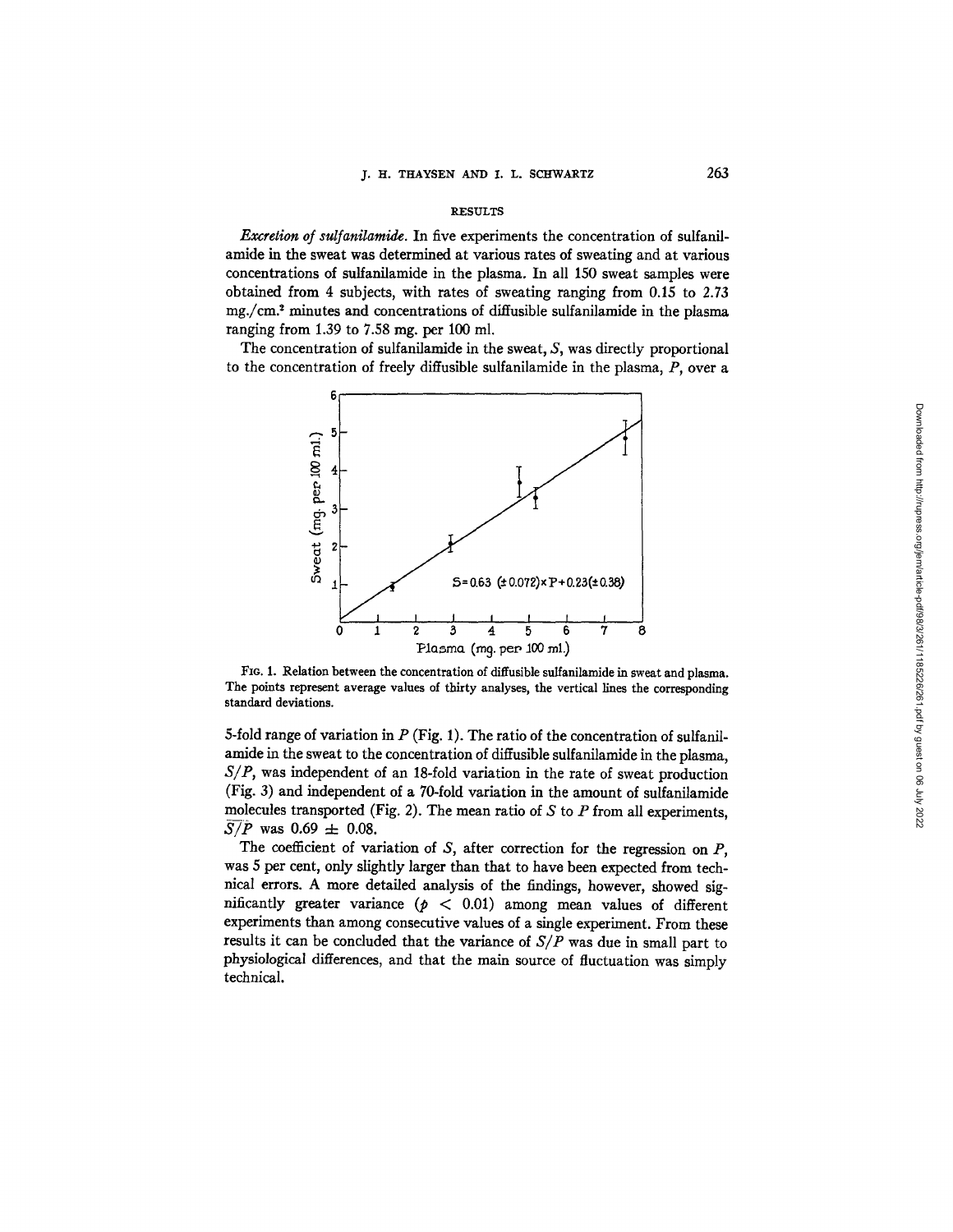One experiment was designed to obtain an estimate of the "delay time" for the excretion of sulfanilamide; *i.e.,* the time elapsing from the removal of sulfanilamide from the plasma until its appearance in the sweat.

Samples of venous blood were drawn at 20 minute intervals after the intake of sulfanilamide in order to follow the rise in plasma concentration. Sweat was collected from six sites on the forearm, stimulated consecutively at 20 minute intervals by an intradermal injection of mecholyl. Three 10 minute periods of sweat collection were obtained at each site. Since the



FIG. 2. The  $S/P$  ratio for sulfanilamide is independent of the flux of sulfanilamide molecules in micromoles per m.<sup>2</sup> of skin  $\times$  minutes.

FIG. 3. The  $S/P$  ratio for sulfanilamide is independent of the flux of water in gm. per m.<sup>2</sup> of skin  $\times$  minutes.

interval between successive injections of mecholyl was 20 minutes and the total period of sampling from each site was extended over 30 minutes, duplicate sweat samples were obtained alternating with single sweat samples. The duplicate samples represented sweat formed during the 5 minutes prior to and the 5 minutes following each bleeding. In this way the rise in the concentration of sulfanilamide following an ingestion of 6.5 gm. of sulfanilamide was determined in 7 samples of plasma and in 19 samples of sweat.

The results of the experiment are shown in Fig. 4. The delay time for the excretion of sulfanilamide was 7 minutes. It was calculated from the formula:  $t = \frac{rP - S}{a}$ , where r is the *S/P* ratio at equilibrium, P and S are concurrent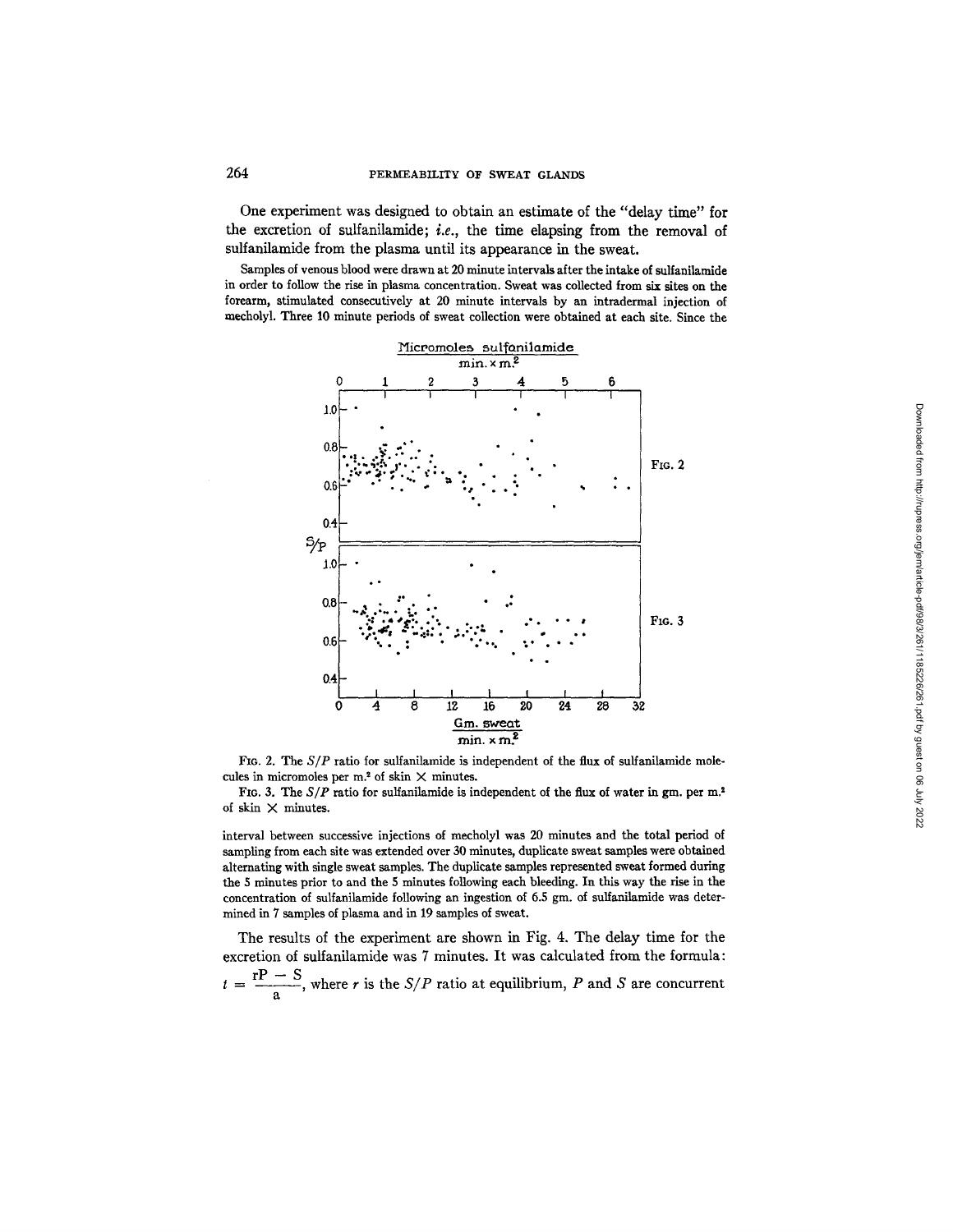concentrations of plasma and sweat, and  $a$  is the average rate of increase with time of the sulfanilamide concentration in sweat.

*Excretion of urea and sulfanilamide simultaneously* was studied in order to see whether the two substances competed in any process of active transport. Altogether, 30 sweat samples were obtained from three different subjects, with concentrations of diffusible sulfanilamide in the plasma varying from 1.39 to 7.58 rag. per 100 ml. The mean ratio of sweat to plasma concentrations for urea,  $S/P$ , was 1.84  $\pm$  0.23, the same that had been found previously (1) in the absence of sulfanilamide. The urea/sulfanilamide clearance ratio was 2.93  $\pm$ 0.47, independent of the sweating rate (range of variation  $0.22$  to  $2.75$  mg./cm.<sup>2</sup>



FIG. 4. The rise in the concentration of diffusible sulfanilamide in the sweat and in the plasma following oral ingestion of 6.5 gm. of sulfanilamide. The plasma concentrations are shown as solid circles, the sweat concentrations as solid lines in order to illustrate the duration of the period of sweat collection (10 minutes). Dashed lines have been fitted by inspection for approximate estimation of the delay time (see text).

minutes) and of the number of sulfanilamide molecules transported (range of variation: 0.13 to 4.74 micromoles/m? minutes). It follows that urea and sulfanilamide were excreted independently within the range examined.

*Excretion of Sulfapyridine, Sulfathiazole, Sulfadiazine, and para-Aminohippurate* was tested in 4 individual experiments with rates of sweat flow ranging from 0.15 to 2.66 mg./cm.<sup>2</sup> minutes. The concentration in plasma of total and diffusible compound with the corresponding *SIP* ratio is shown in Table I. All *S/P* ratios were independent of the sweating rate.

*Excretion of inulin* was tested in one experiment. Neither small samples of sweat obtained on filter paper discs following local stimulation with mecholyl nor gross samples of thermal sweat, collected simultaneously from the forearm and the back, contained demonstrable inulin, despite the fact that the inulin concentration in the plasma was maintained at 54.0 to 56.8 mg. per 100 ml. throughout the entire experiment.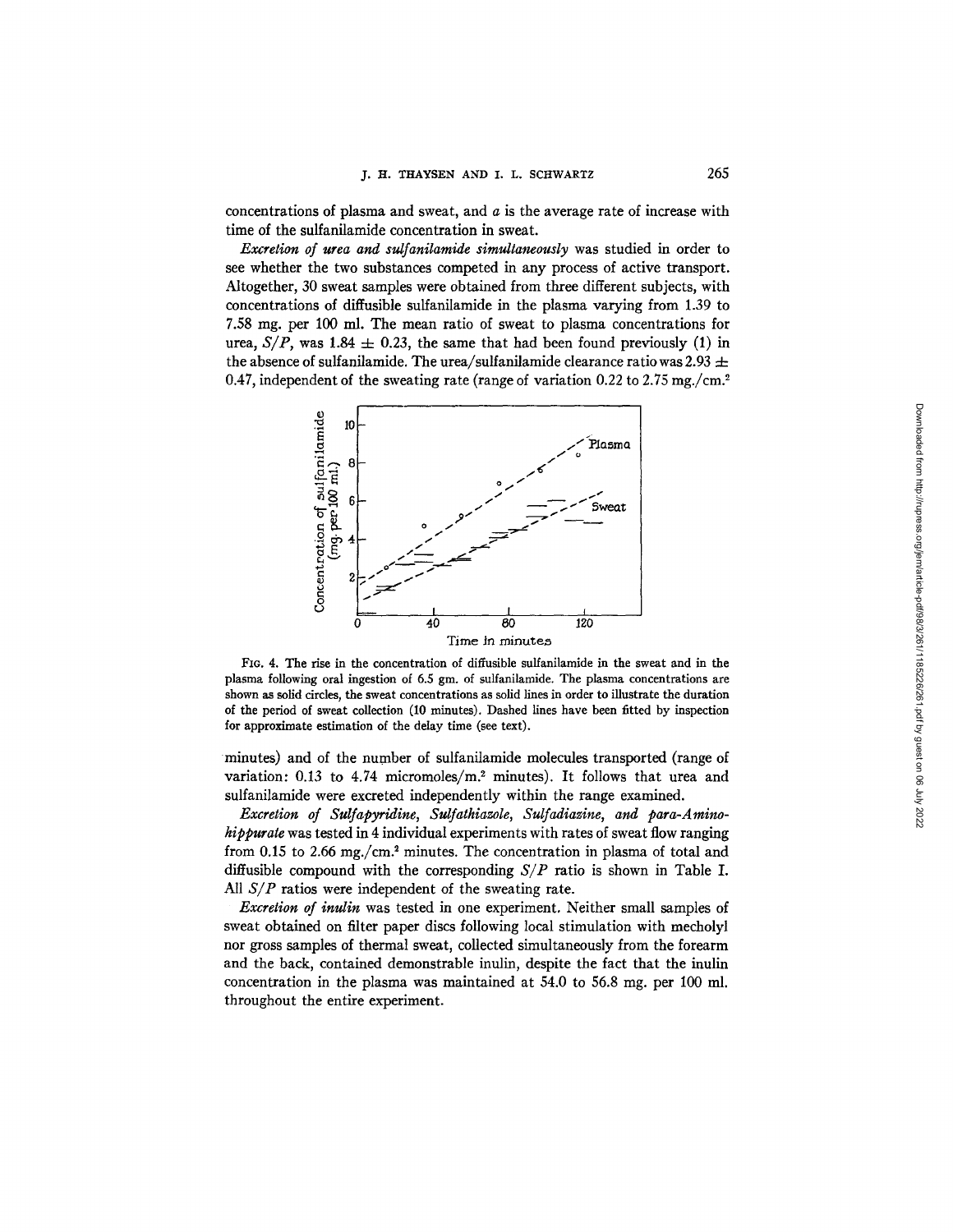# 266 PERMEABILITY OF SWEAT GLANDS

### DISCUSSION

Like urea (1), the sulfonamide compounds showed constant sweat to plasma concentration ratios, unaffected by large variation in the plasma concentration or in the rate of sweating. Each substance emerged in the sweat at a concentration that was proportional to its diffusible amount in the plasma, the constant of proportionality proving different for each compound. It seems probable that all these compounds entered the glandular lumen by a process of simple diffusion, and that the epithelium of the gland was unequally permeable to them.

In view of these findings it is of interest to observe the distribution of these compounds into other compartments of body water. A comparison between *the SIP* ratios, the rates of entry into the cerebrospinal fluid, and the volumes of distribution shows that the compounds that most readily pass into spinal fluid

|                                                            | TABLE I |  |  |  |  |  |  |                                                                                             |  |  |
|------------------------------------------------------------|---------|--|--|--|--|--|--|---------------------------------------------------------------------------------------------|--|--|
|                                                            |         |  |  |  |  |  |  | Concentration in Plasma of Total and Diffusible Sulfapyridine, Sulfathiazole, Sulfadiazine, |  |  |
| and para-Aminohippurate and the Corresponding $S/P$ Ratios |         |  |  |  |  |  |  |                                                                                             |  |  |

| Compound            | Concentration in plasma | S/P ratio   |                     |  |
|---------------------|-------------------------|-------------|---------------------|--|
|                     | Total                   | Dialysable  |                     |  |
|                     | mg./100 ml.             | mg./100 ml. |                     |  |
| Sulfapyridine       | 7.95                    | 5.20        | $0.58 \ (\pm 0.05)$ |  |
| Sulfathiazole       | 15.10                   | 4.23        | $0.13 \ (\pm 0.02)$ |  |
| Sulfadiazine        | 2.30                    | 1.35        | $0.11 \ (\pm 0.03)$ |  |
| para-Aminohippurate | 16.70                   | 15.10       | $0.02 \ (\pm 0.01)$ |  |

or enter into cellular water of the body as a whole are those that are excreted in highest concentrations in the sweat (Table II). Inulin, which does not enter into cellular water (9), could not be detected in the sweat. Thus it appears that a substance, not actively transferred into the sweat, must diffuse through a cellular barrier. Anatomically this would be expected, since the tubules are formed by a continuous sheet of epithelial cells. The results indicate that the permability of these glandular cells is similar to that of most other cells throughout the body.

The different  $S/P$  ratios of the sulfonamide compounds seem to be related to ionization differences (Table II). Assuming that only the non-ionized molecules pass the lipid barrier of cellular membranes, the  $S/P$  ratios should be determined by the ionization of the compounds at pH 7.4. This is indeed the case, as is shown in Fig. 5. Compounds, which are mainly non-ionized at the physiological pH, are excreted with high *SIP* ratios, while the ionized compounds appear with low ratios. Fig. 5 also explains why the largest differences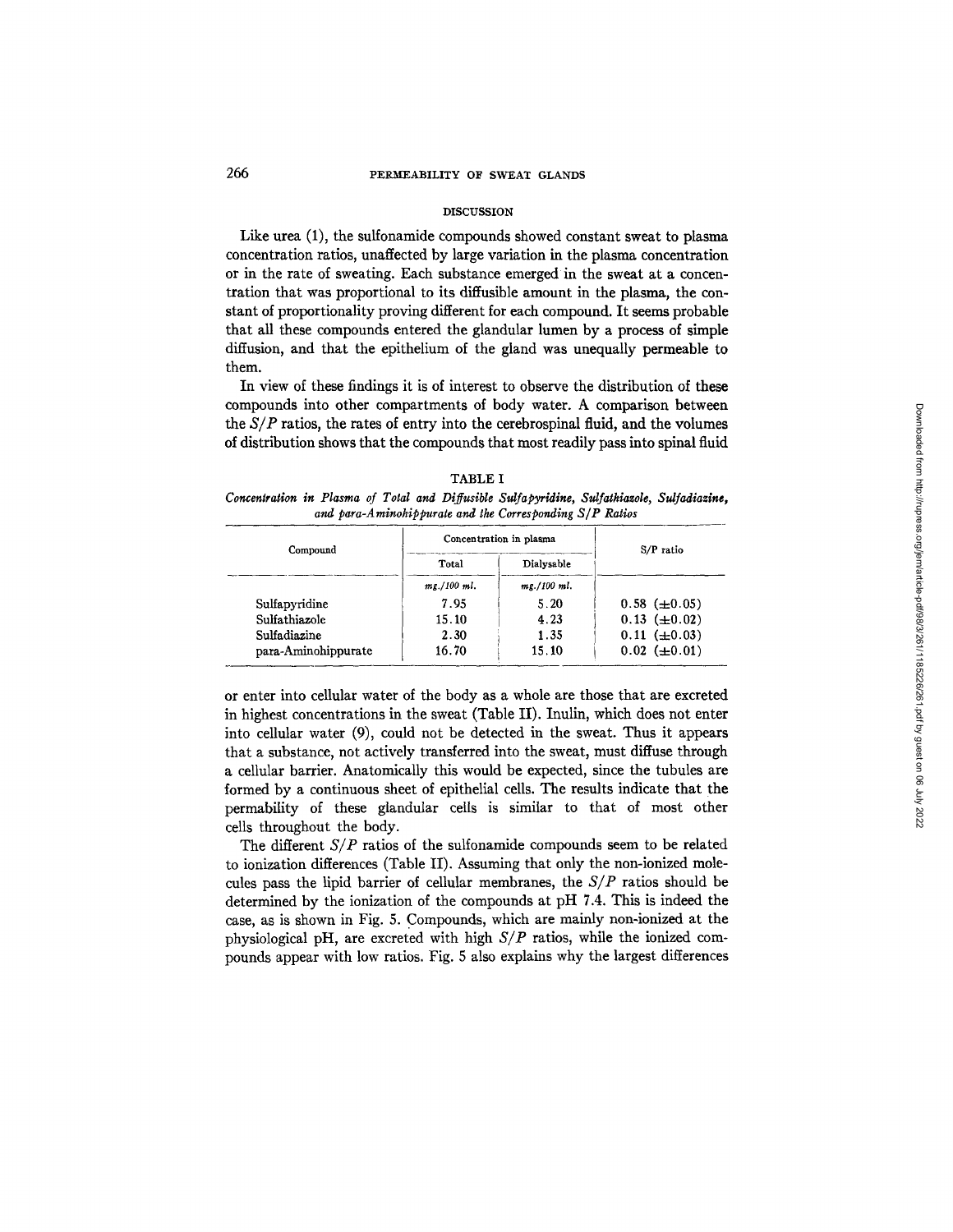

FIG. 5. Relation between *pK*,  $S/P$  ratio (circles) and the percentage of non-ionized compound at pH 7.4 (solid line).

#### TABLE II

### *Rdation between S/P Ratios, Other Biological Properties, and Physicochemical Characteristics of the Various Compounds Examined*

The volumes of distribution of the sulfonamides and the ratios of the concentrations in cerebrospinal fluid to the concentrations in plasma were obtained on cats (8); the volumes of distribution of para-aminohippurate and inulin were obtained on man  $(9, 10)$ . The pK values for the sulfonamides were determined by Bell and Roblin (11).

| Compound                | $S/P$ ratio         | Volume of<br>distribution<br>(per cent of Plasma<br>body weight) | CSF<br>ratio | Molar<br>weight | рK   | Degree of<br>protein<br>binding |
|-------------------------|---------------------|------------------------------------------------------------------|--------------|-----------------|------|---------------------------------|
|                         |                     |                                                                  |              |                 |      | per cent                        |
| Urea                    | 1.84 $(\pm 0.23)$   |                                                                  |              | 60              | 13.8 | 0                               |
| Sulfanilamide           | $0.69 \ (\pm 0.08)$ | 98.2                                                             | 0.68         | 172             | 10.4 | 10                              |
| Sulfapyridine           | $0.58 \ (\pm 0.05)$ | 82.5                                                             | 0.62         | 249             | 8.4  | 35                              |
| Sulfathiazole           | $0.13 \ (\pm 0.02)$ | 58.5                                                             | 0.10         | 255             | 7.1  | 75                              |
| Sulfadiazine            | $0.11 \ (\pm 0.03)$ | 46.0                                                             | 0.31         | 250             | 6.5  | 40                              |
| para-Aminohippuric acid | $0.02 \ (\pm 0.01)$ | 27.4                                                             |              | 196             | 3.8  | 10                              |
| Inulin                  | 0.00                | 16.2                                                             | 0.00         | 5100            |      | $\bf{0}$                        |

in  $S/P$  ratio are seen between compounds with pK values just above and just below pH 7.4. The assumption that only non-ionized compounds diffuse readily into cells is supported by the studies of Osterhout (12), who showed that the weak acid, H2S penetrated into the cell sap of *Valonia* only when in the nonionized form.